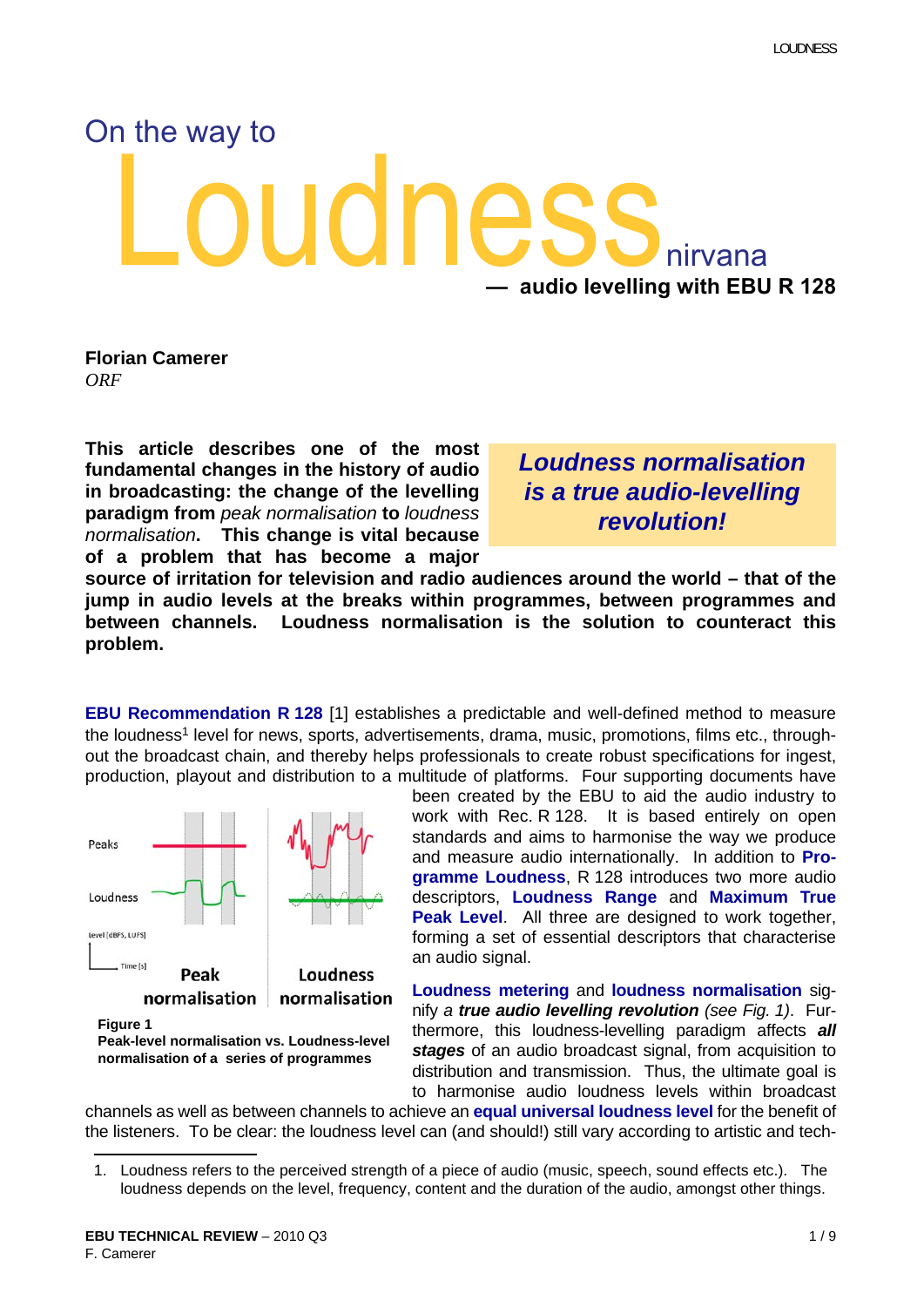nical needs within a programme. Rather, the loudness normalisation method uses the *average loudness* of a programme, to make the level consistent between programmes and between channels.

The experience of several EBU Members has shown that working with the loudness paradigm is both liberating and satisfactory. The fight for "Who is the loudest" disappears, mixes can be more dynamic, there are fewer dynamic compression artefacts, such as "pumping", and thus there is an **overall increase of audio quality**! Programme makers who favoured dynamic mixes in the past are now relieved from potential compromises because their programme no longer sounds softer than more-compressed ones. With loudness normalisation, this compromise is gone. Nirvana is closer than ever!

#### **The origin of the problem – the "loudness war"**

Audio metering in broadcasting today is based typically on quasi-peak programme meters (QPPMs – more usually known as just PPMs). It is "quasi" because of its finite reaction time of 10 ms



(although 5 ms is also found). In practice, this means that signal peaks shorter than this reaction time won't be displayed correctly, if at all (for example, transients such as those created when keys are jangled). In order to provide headroom for these transients, which one wouldn't see on the meter, but which should nevertheless be there so as to contribute to the "openness" of the audio signal, the agreed *Permitted Maximum Level* (PML) was set at **–9 dBFS**.

This value was based on the familiar  $-$  and in many places, still extant – method of delivering sound to the home on an FM carrier. The carrier's maximum deviation for TV was standardized in many countries at 50 kHz and the PML at 30 kHz deviation (equating to –9 dBFS), which thus allowed 20 kHz, or 4.4 dB of **headroom**.

However, commercial pressures have taken a hold and the response to the pressure to stand out from the competition has been to be louder than it. Modern peak metering and powerful dynamic-range processing allowed organizations

to realign the PML to equate to the maximum deviation (50 kHz) of the FM carrier *(see Fig. 2)*. All the transients have to be chopped at the PML to avoid distortion, but that has been thought an acceptable compromise by those who have implemented it.

When someone at home switches between one of these stations and a station which has not joined the "war" or is taken to a loud advertisement in a well-balanced programme with a wider dynamic range, the audio level jumps and there is a grab for the remote control to adjust the sound to a more acceptable level. In the case of loud advertisements, the sound then has to be re-adjusted when the main programme returns. It is no wonder that so many complaints are received by the broadcasters. Other people solve the problem by muting the sound during the advertisements and so the message is at least greatly diluted.

#### **A Standard Emerges – and the EBU develops it**

The International Telecommunication Union (ITU) recognized the problem and its work gave rise to **ITU-R BS.1770** [\[2\].](#page-8-0) The purpose of that standard was to establish an agreed algorithm for the measurement of loudness and the true peak levels of programmes. It is a robust standard which has the benefit of a simple implementation. In brief, it defines a "K-weighting" curve (a modified sec-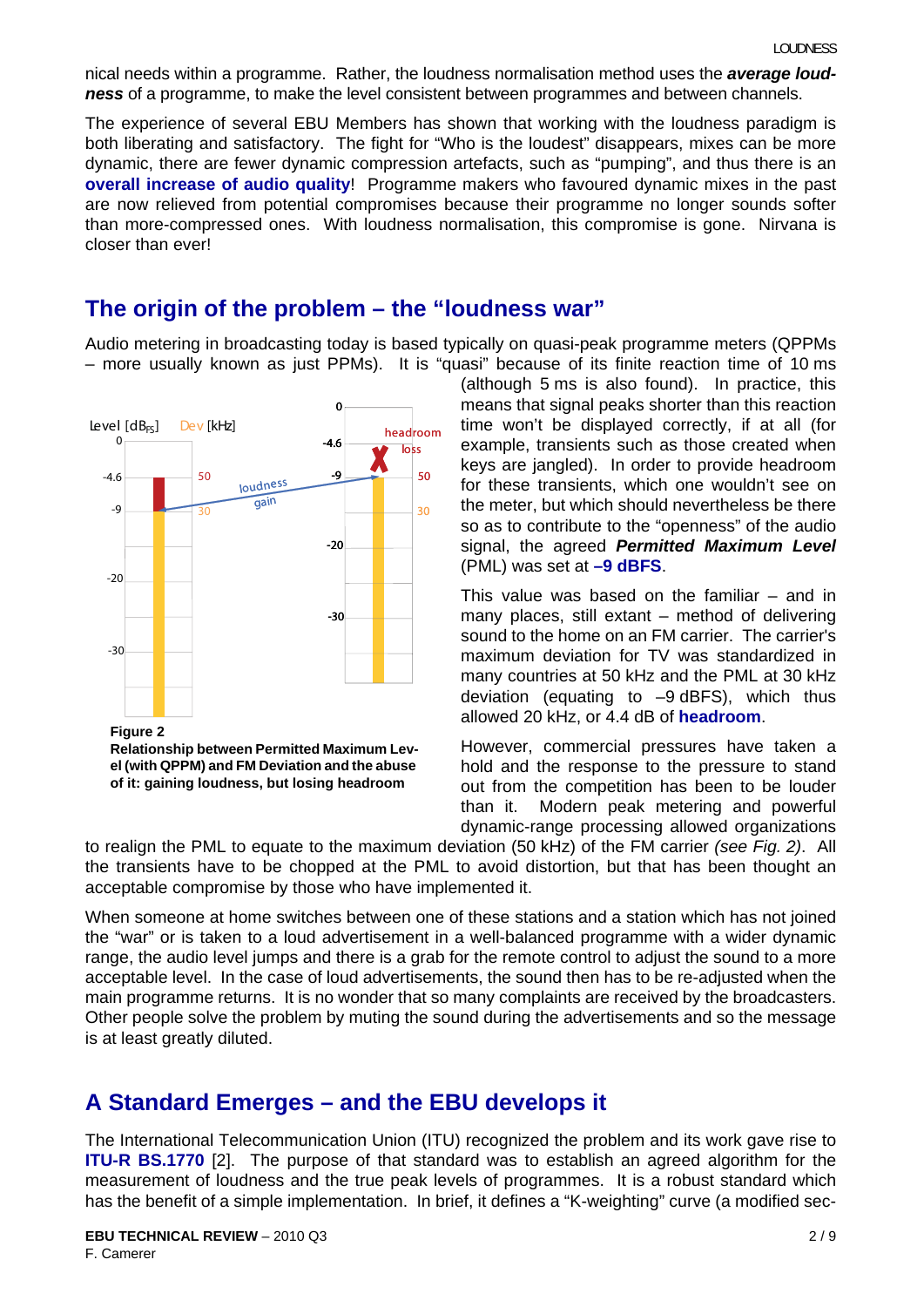ond-order high-pass filter) which forms the basis for matching an inherently subjective impression with an objective measurement.

This curve is applied to all the channels (except the Low-Frequency Effects (LFE) channel which is discarded from the measurement), the total mean square energy is then calculated (with different gain factors for the front and surround channels, *see Fig. 3*) and the result is displayed as "LKFS" (Loudness, K-Weighting, referenced to digital Full Scale).

For relative measurements, Loudness Units (LU) are used, where 1 LU is equivalent to 1 dB.

A more detailed study of the algorithm can be found in ITU-R BS.1770 [\[2\]](#page-8-0) as well as in EBU Tech Doc. 3343 – "*Practical Guidelines"* [\[3\]\)](#page-8-1).

BS.1770 also defines and recommends the use of a true peak meter for measuring peaks. Such a meter runs at a





higher sampling rate than the audio signal (usually 4x oversampling) to catch inter-sample peaks which might otherwise exceed 0 dBFS and thus cause distortion later in the chain.

# *R 128 and ITU-R BS.1770 are the basis. Four more EBU technical documents provide details.*

ITU-R BS.1770 provides the basis for EBU Recommendation R 128 which extends the ITU standard by actually defining a specific **Target Level** *(see below)* for loudness normalisation as well as a **gating** method to improve the

loudness matching of programmes which contain longer periods of silence or isolated utterances. The EBU's development was required to accommodate the needs of programme makers, with particular regard to having a means to measure complete mixes (rather than just one component, such as the dialogue) and the loudness range of the programme. To do this, the EBU has specified three new parameters:

- **Programme Loudness**
- **Loudness Range**
- **True Peak Level**

#### *Programme Loudness*

Programme Loudness describes the long-term integrated loudness over the duration of a programme. (In R 128, the definition of the word "programme" is also used to refer to advertisements,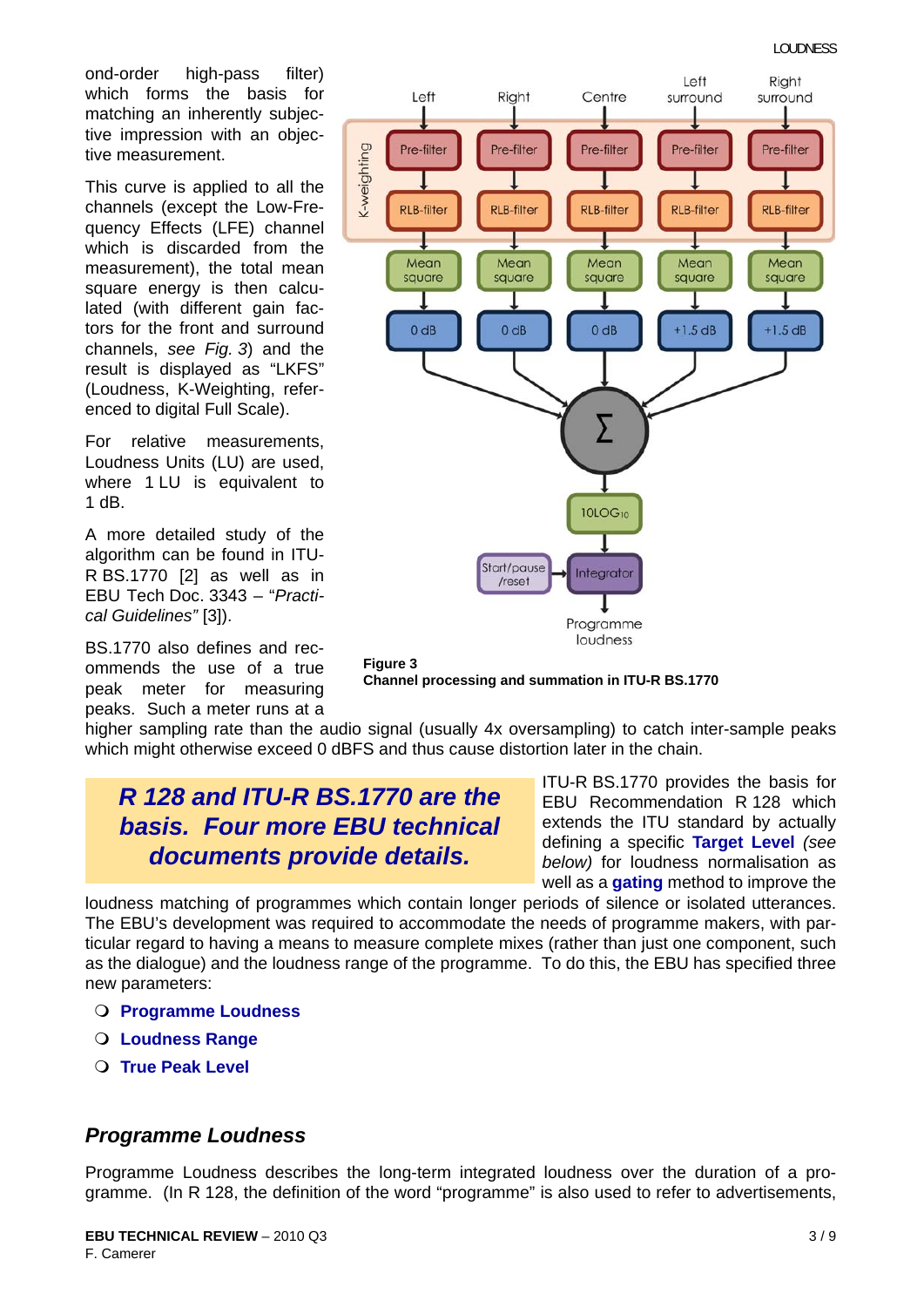bumpers and other interstitials.) The parameter consists of one number (in LUFS<sup>2</sup>), with one number after the decimal point) which indicates "how loud the programme is on average". This is measured with a meter compliant to ITU-R BS.1770 with the addition of a gating function. The gate serves to pause the loudness measurement when the signal drops below a certain threshold. Without this gating function, programmes with longer periods of silence or low-level background sounds or noise will get too low a value for the integrated loudness level. Such programmes would subsequently be too loud when broadcast.

Following a series of tests, a gate of -8 dB relative to the ungated LUFS measurement, with a block length of 400 ms, was agreed. The tests also confirmed, along with other findings, the choice of the **Target Level** to which every audio signal will be normalised. It is:

#### **–23 LUFS (–8 rel gate)**

# *–23 LUFS is the new centre of the audio-levelling universe.*

A deviation of **± 1 LU** is acceptable for programmes where an exact normalisation to the Target Level of –23 LUFS is not achievable practically (such as live programmes or ones which have an exceed-

ingly short turn-round). In cases where the levels of a programme's individual signals are to a large extent *unpredictable*, or where a programme consists of only background elements (for example, the music bed for a weather programme), this tolerance may be too tight. It is therefore anticipated for such cases that the integrated Loudness Level may lie outside the tolerance specified by R 128.

#### *Loudness Range*

Another major consideration was the Loudness Range which would be needed to accommodate *all* programmes (provided that they don't exceed the tolerable loudness range for domestic listening). The *Loudness Range* (LRA) descriptor quantifies (in LU) the variation of the loudness measure-

ment of a programme. It is based on the statistical distribution of loudness within a programme, thereby excluding the extremes. Thus, for example, a single gunshot is not able to bias the outcome of the LRA computation.

*Loudness Range is a generic descriptor that helps to decide if dynamic compression is necessary.*

EBU Recommendation R 128 does not specify a maximum permitted LRA, as it is dependent on factors such as the tolerance window of the average listener to the station, the distribution of genres of the station etc. R 128 does, however, strongly **encourage the use of LRA** to determine if dynamic treatment of an audio signal is needed and to match the signal with the requirements of a particular transmission channel or platform. More details about LRA may be found in EBU Tech Doc 3342 [\[4\]](#page-8-2).

First experiences at broadcasting stations suggest a maximum LRA value of approximately 20 LU for highly-dynamic material, such as action movies or classical music. The majority of programming will never need to fully use such a high LRA value or, indeed, be able to reach it!

#### *True Peak Level*

The True Peak Level of an audio signal indicates the maximum (positive or negative) value of the signal waveform in the continuous time domain; this value is, in most cases, higher than that shown by a quasi-peak meter or even a sample-peak meter, both of which would miss the true peaks which potentially lie between samples. The use of an oversampling meter, which is compliant to BS.1770, allows those peaks to be detected.

<sup>2.</sup> **LUFS** indicates the value of K-weighted loudness with reference to digital full scale. The EBU recommends this unit to overcome an inconsistency between ITU-R BS.1770 and ITU-R BS.1771. This unit complies with ISO 80000-8.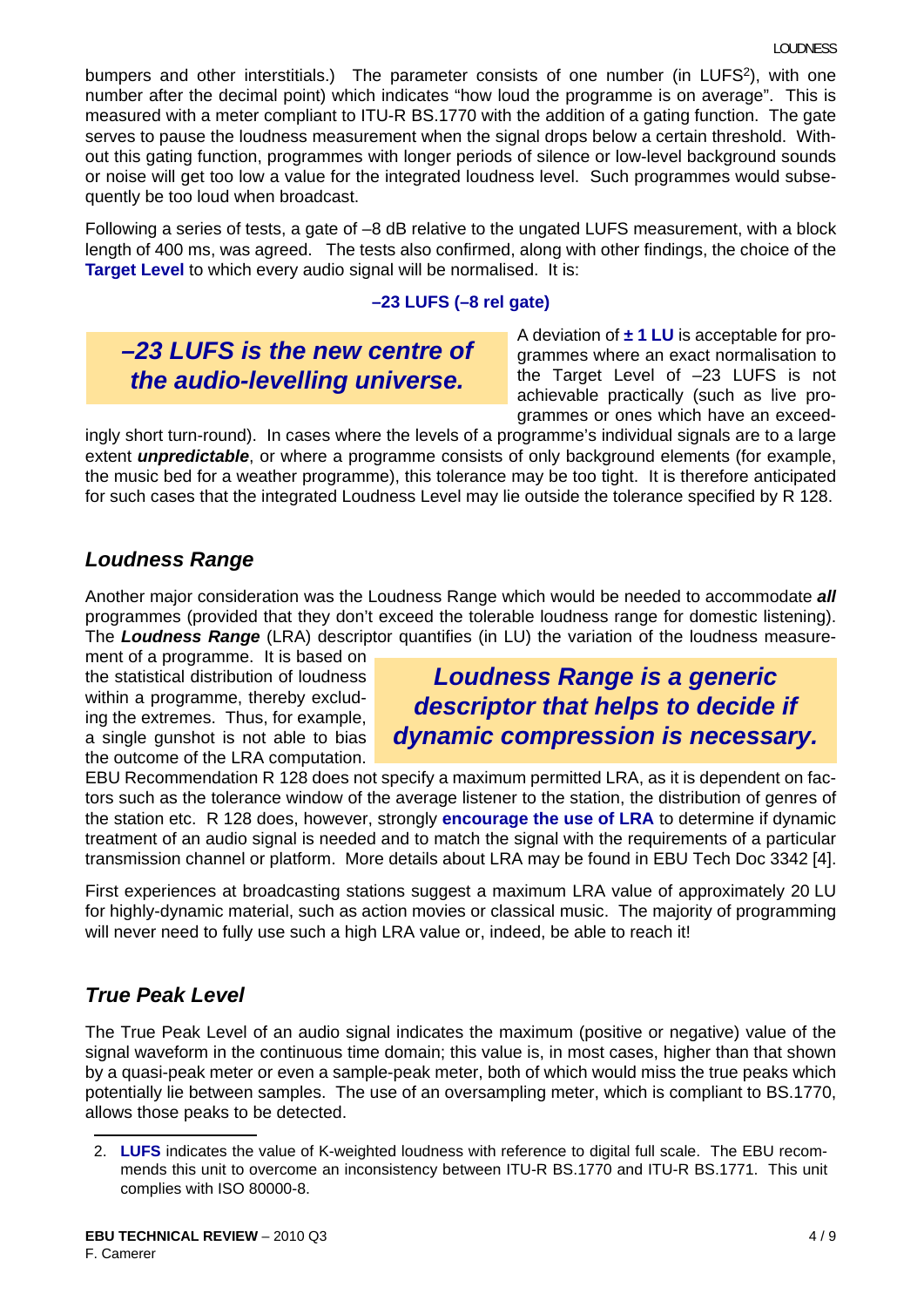An oversampling meter may still slightly under-read the actual peak value (depending on the oversampling frequency) and so the *Maximum Permitted True Peak Level* for Production is:

#### **–1 dBTP**

*Oversampling peak meters provide a good estimate of the true peak of an audio signal. Sample peak meters don't.*

Note that some parts of the chain, such as analogue re-broadcasters and users of low-bitrate coders require a lower True Peak Level. The PLOUD Distribution Guidelines (EBU Tech Doc 3344 [\[5\]](#page-8-3)) contains comprehensive coverage of the topic.

# **Strategies for loudness normalisation**

*Fig. 4* shows two approaches, mainly for **production**. The first is more relevant for the early stages of the transition and it is perhaps especially useful to those who work on live programmes. Existing



**Figure 4 Two principal working methods to achieve uniform loudness in production and post-production**

meters, limiters and mixing practices are retained and a level shift is done at the output of the console (after the main meters) to achieve the loudness Target Level of **–23 LUFS**. A loudness meter is placed after the level shift to enable the engineers to understand the exact amount of shift (which initially is still a bit of guesswork).

Using a loudness meter on past programmes of the same genre gives good guidance as to where the levels sit. Early experience at NDR, ORF and RTBF has shown that it is certainly possible for live mixes to fall into the  $\pm$  1 LU window permitted by R 128.

Those who work with files have an easier task as the whole programme may be normalised quickly and easily to **–23 LUFS** by means of a level shift.

Those organizations or sections which can make the move to loudness metering straight away can be expected to reap the benefit straight away. The greater dynamic range possible will be a welcome bonus for crowd noise in sports programmes – for example, enhancing the impact of a game for the viewers and listeners.

EBU Tech Doc 3343 [\[3\]](#page-8-1) gives practical guidelines for the new way of working with audio levels.

There are also basically *two ways* to achieve loudness normalisation for the **consumer**. One is the actual **normalisation of the source** itself, so that the programmes are equally loud by design. The other method is with the **use** of **loudness metadata** that describes how loud a programme is. For the latter, the actual average programme loudness levels don't need to be changed to a normalised

| <b>Abbreviations</b> |                                                                       |             |                                                                  |
|----------------------|-----------------------------------------------------------------------|-------------|------------------------------------------------------------------|
| <b>dBFS</b>          | dB relative to digital Full-Scale                                     | LU          | Loudness Unit                                                    |
| <b>dBTP</b>          | dB relative to digital Full Scale, measured with<br>a true peak meter | <b>LUFS</b> | K-weighted Loudness Unit with reference to<br>digital Full Scale |
| <b>FM</b>            | <b>Frequency Modulation</b>                                           | <b>PML</b>  | <b>Permitted Maximum Level</b>                                   |
| <b>LKFS</b>          | Loudness, K-weighting, with reference to Full<br>Scale                | <b>PPM</b>  | <b>Peak Programme Meter</b>                                      |
| <b>LRA</b>           | Loudness Range                                                        | <b>QPPM</b> | Quasi-Peak Programme Meter                                       |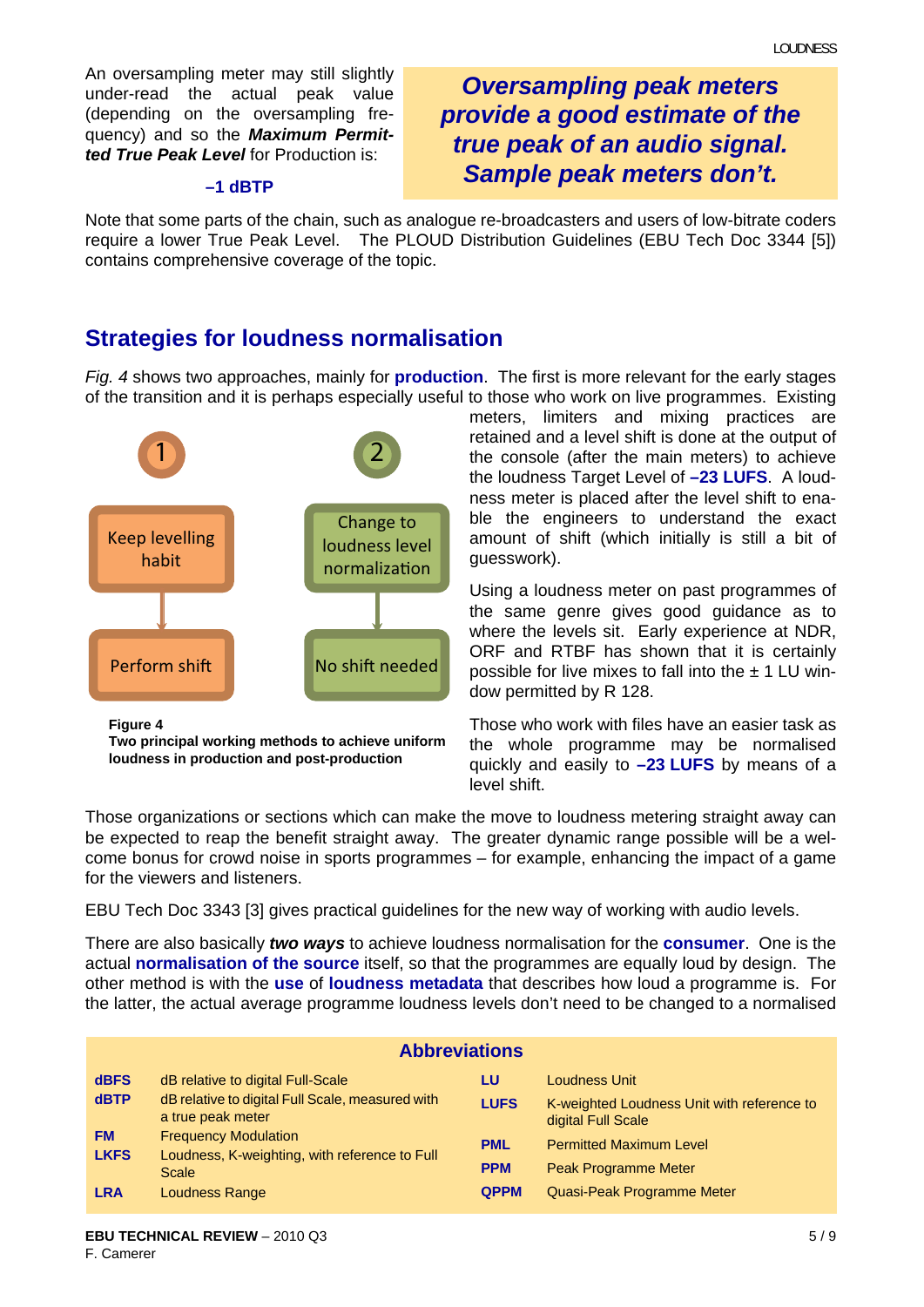*Loudness normalisation of the source is recommended in production because of simplicity and potential quality gain.*

value and can still vary a lot. For those with upto-date equipment, the normalisation can be performed at the consumer's end, using the individual loudness metadata values to gain-range the programmes to the same replay level.

Within the EBU R 128 loudness-levelling paradigm, the first solution is encouraged due to the following advantages:

- simplicity;
- $\bigcirc$  potential quality gain at the source.

The second solution is not forbidden *(see also the Distribution Guidelines document – EBU Tech Doc 3344* [\[5\]](#page-8-3)*)*, but having one single number (**–23 LUFS**) has great strength in spreading the loudness-levelling concept, as it is easy to understand and act upon. And the active normalisation of the source in a way "punishes" overcompressed signals and thus automatically encourages production people to think about other, more dynamic and creative ways to make an impact with their programme. In other words, the actual *technical* change of the source level through active normalisation to **–23 LUFS** has direct consequences on the *artistic* process – and in a positive way!

Nevertheless, it must be stated that both methods can complement each other: they are not to be seen as opponents or a black-and-white view of the same issue. Both approaches are a part of R 128 – but because of the advantages listed above, the **normalisation of the source** is recommended.

#### **Working with loudness meters**

Until now, mixing with QPPMs and normalising the peaks have been done with reference to a permitted maximum level (typically, –9 dBFS) and a peak limiter at that level provided a "safety ceiling", which could be hit as hard as desired – at the expense of less-engaging sound, of course.

In contrast, the loudness-levelling paradigm more resembles "floating in space" as the schematic representation of a bar-graph meter in *Fig. 5* shows. *Fig. 6* shows how a software meter based on a "needle" could look.

The EBU has deliberately not specified any graphical or user-interface details of a loudness meter, but it has specified enhancements of the algorithm described in ITU-R BS.1770 and two scales:

- **EBU +9 Scale** which ought to be suitable for most programmes;
- **EBU +18 Scale** which may be used for programmes with a wide LRA.

Both scales can either display the relative Loudness Level in **LU**, or the absolute one in **LUFS**. The meter manufacturers in the PLOUD Group have agreed to implement the "EBU mode" set of param-



**Figure 5**

**A schematic representation of the two loudness scales (here in LU) as described in EBU Tech 3341**



**Figure 6 A schematic representation of an emulated loudness meter with a "bendy needle"**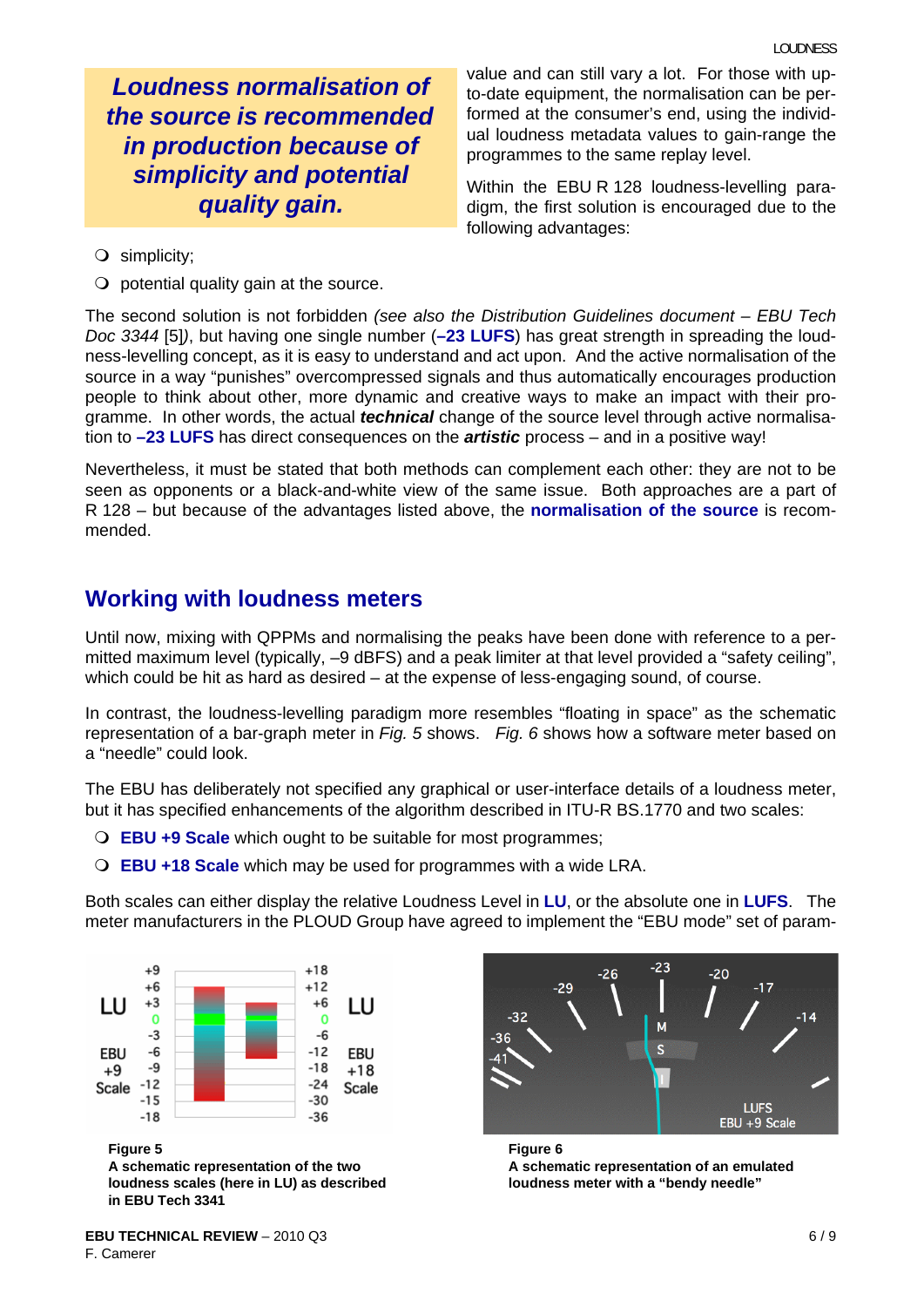eters, to make sure their meters' readings will be aligned. Many more manufacturers have adopted "EBU mode" too, or are in the process of doing so.

An "EBU Mode" loudness meter as defined in EBU Tech Doc 3341 [\[6\]](#page-8-4) offers three distinct time scales:

- **Momentary** Loudness (abbreviated "**M**") time window: **400ms**
- **Short-term** Loudness (abbreviated "**S**") time window: **3s**
- **Integrated** Loudness (abbreviated "**I**") from "**start**" to "**stop**"

The **M** and **S** time windows<sup>3</sup> are to be used for the immediate levelling and mixing of audio signals. Initial level setting may be performed best with the Momentary Loudness Meter, adjusting the level of key or anchor elements (such as voice, music or sound effects) to be around the Target Level of **–23 LUFS**. It is advisable to set levels with a bit of caution initially, as it is easier to gradually increase the integrated loudness level during a mix than to decrease it. Usually, a slight increase in the course of a programme is also more natural – and an initially "defensive" strategy leaves the engineer room to manoeuvre in case of unexpected or unpredictable signals and events.

Once levels are set, the audio engineer can switch to **mixing only by ear**. Watching the Momentary or Short-term Loudness, and an occasional glance at the Integrated Loudness value, should give confirmation that the mix is within the tolerance allowed around the Target Level. With a numerical readout of the I-value, with one decimal point precision, or a graphical display of similar resolution, trends can be anticipated and the appropriate countermeasures taken.

To summarize ... improving the audio metering by replacing the PPM with the loudness meter is a step closer to the best measurement tool – the human ear.

#### **Loudness in the distribution chain**

EBU Tech Doc 3344 [\[5\]](#page-8-3) specifies the relevant settings and processing of the audio after it has left the broadcast centre and takes the loudness paradigm all the way to the consumers' equipment, including set-top boxes and AV receivers. In doing so, it also encourages non-compliant broadcasts to become compatible with EBU R 128. Digital transmissions, analogue transmissions, rebroadcast transmissions, locally-inserted advertisements, newly-added services and much more are covered in this comprehensive document.

Rather than measuring the loudness of individual programmes, the distribution company monitors a service over 24 hours, with special care being taken when considering switched or shared services. As well as the programmes, any loudness metadata provided with the digital services is monitored so that the actual loudness level of the service may be compared with the stated level, both of which should be **–23 LUFS** of course! Once a day, the data is analyzed and where a service is more than 0.9 LU from its Target Level (the exact value and method is still under discussion), a steering unit applies a correction factor so that the long-term average of the audio remains at the Target Level  $±1$  LU.

#### **Business consequences**

Because the loudness-levelling paradigm affects all stages of an audio broadcast signal, from acquisition to distribution and transmission and, because the ultimate goal is to harmonise audio loudness levels within broadcast channels as well as between channels to achieve an equal universal loud-

<sup>3. &</sup>quot;**M**" and "**S**" are commonly used in stereophony for "Mid" and "Side". To distinguish the integration times "Momentary" and "Short-term", the versions "**ML<sub>K</sub>**" and "SL<sub>K</sub>" (as well as "IL<sub>K</sub>") may be used. "L<sub>K</sub>" stands for "Level, K-weighted", and complies with the international naming standard ISO 80000-8.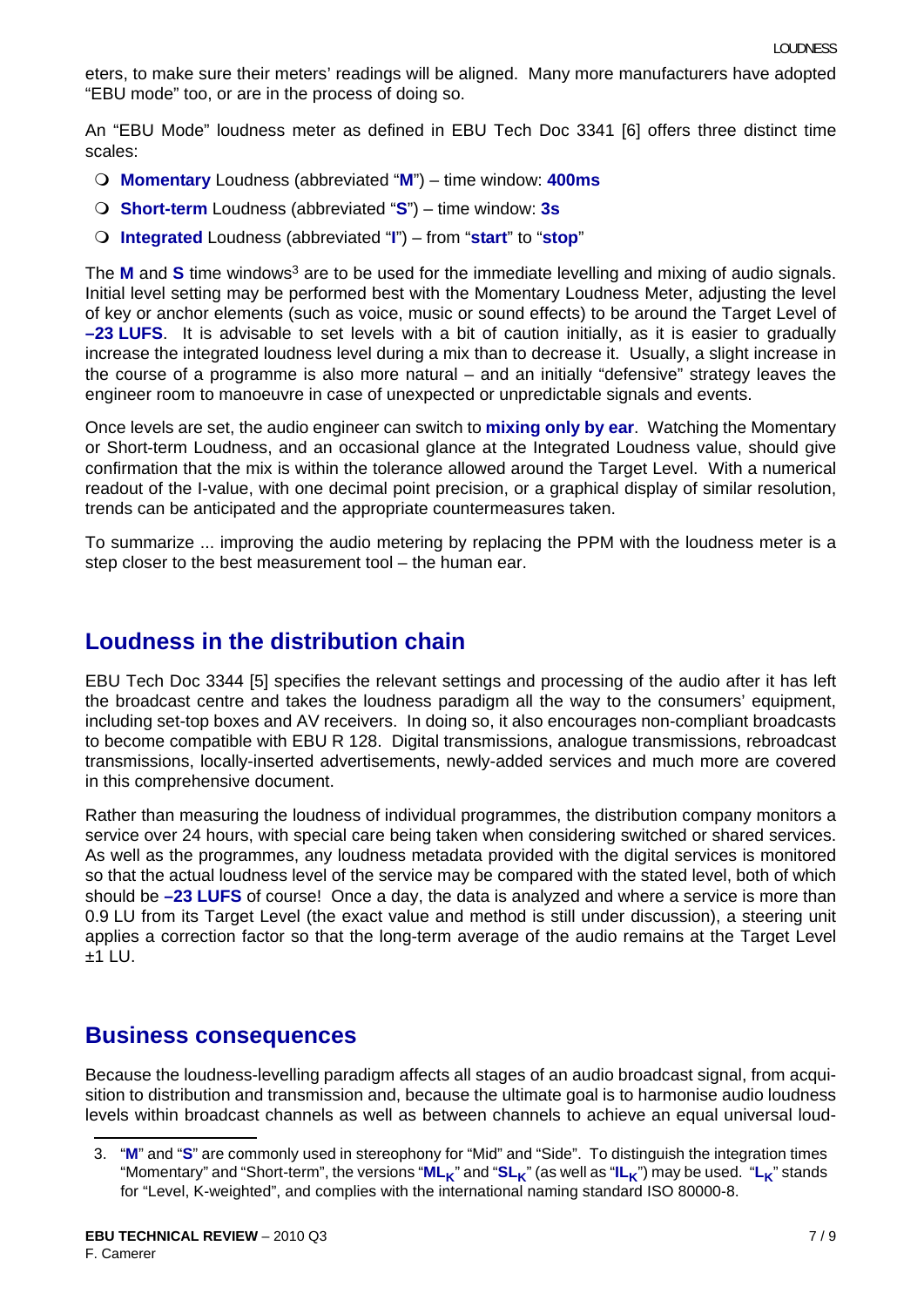#### ness level for the benefit of the listeners, *all audio professionals and audio-metering equipment in all parts of the chain will be affected by this change*.

For many, a major question will be whether all the existing QPPM meters will have to be replaced and whether all the relevant personnel will need instruction to accommodate the new way of working. The answer is "In the long run, undoubtedly, yes", but this transition needn't happen all at once, although at least some loudness meters should be brought into service at the earliest opportunity, to sit alongside the QPPMs. The replacement of meters can happen in line with the technical refresh cycles of other equipment, refurbishing of production facilities or as separate step-by-step projects (whatever is feasible on a reasonably short time scale), and people can be trained at the appropriate time.

Those responsible for the purchase of equipment should also be aware that safety limiters to prevent over-modulation will have to be able to work in *true-peak mode* and they will need to be adjusted to the appropriate maximum permitted true peak level, in production as well as at the output of master control, at the distribution head-end and at the transmitter site.

# **Conclusions**

EBU R 128 and the four supporting documents provide a means to end the "Loudness War" – at last! The use of audio dynamics becomes a creative art again. There are still things to learn and people will take a while to get used to the new ways of working, but it will be worth the effort.

Over 230 participants have joined the EBU PLOUD group (as at August 2010), the e-mail reflectors have shown a level of activity never seen before and meter manufacturers have prepared units for display at IBC 2010 before the specification was even published.

It is now time to put R 128 into action!



**The EBU R 128 logo**

#### **Acknowledgements**

The author especially wants to thank Ian Rudd, independent technology strategist and media consultant, for his substantial editing contribution, as well as Frans de Jong, EBU, and Andrew Mason, BBC R&D, for valuable input to this article.

# **References**

<span id="page-7-0"></span>[1] EBU Technical Recommendation R 128: **Loudness normalisation and permitted maximum level of audio signals**



**Florian Camerer** is a senior sound engineer at ORF, the Austrian Broadcasting Corporation, in Vienna. He started work in the area of production sound, expanding to sound editing and mixing. His main field was documentaries, where he also developed a special interest in surround sound. He mixed the first documentary of the ORF in 5.1 multichannel audio in 1995 and has been active in the area of surround sound ever since, helping ORF to become the first European broadcaster to transmit a live 5.1 surround sound signal (New Year's Concert, 2003).

In 2008, Mr Camerer asked the EBU to create a working group to study loudness issues which led to the group PLOUD which he chairs. PLOUD is the biggest and most active EBU group ever, which is reflected in the substantial output published.

Florian Camerer lectures on an international basis in surround sound and loudness matters.